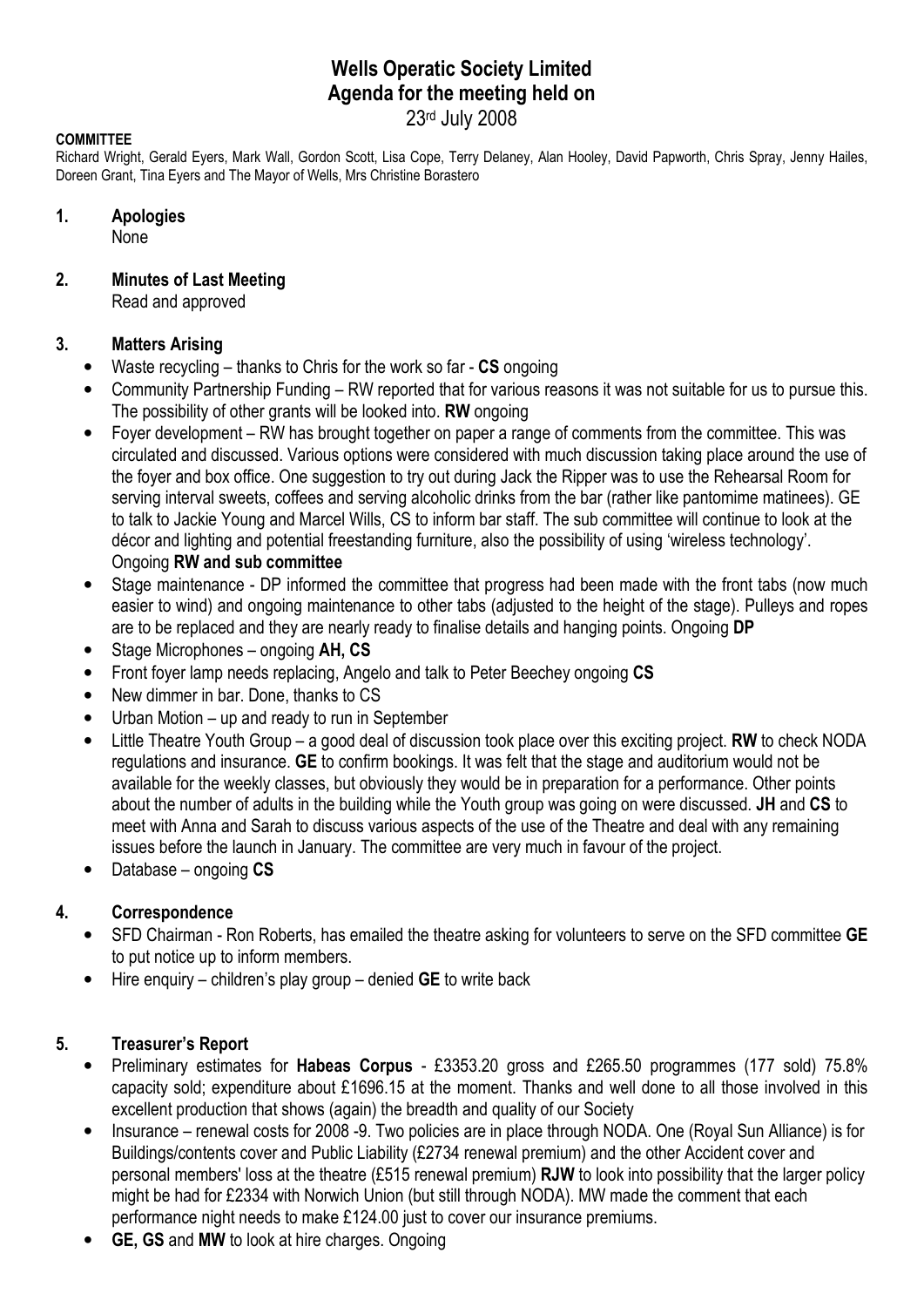# 6. Membership

- Thanks to AH and Irene for the hard work they put into the very successful BBQ on Sunday.
- Some members have expressed concerns over notification of events such as the AGM and social events like the BBQ. The committee decided to continue our policy of using the website and the Trifold as much as possible. All members are encouraged to sign up to the online mailing system (follow the website links at www.littletheatrewells.org). The database being assembled by CS should also help with communication. CS to look at other ways of harvesting email addresses (via the box office for the audience, and for members when they pay their subs). GE and CS to look at appropriate wording to be added to the membership application form. Ongoing
- AGM has been set for the 22nd May 2009
- Dinner Dance will be either May 9<sup>th</sup> or 16<sup>th</sup> 2009 (we are waiting for confirmation of the Cinderella Awards evening) AH to investigate venue. Feedback on last years' Dinner Dance to be discussed at the next meeting.
- LC to send out the mid year letter and Trifold to patrons.
- LC suggested and it was agreed that we discuss the various levels and privileges of Membership and Patrons at the October committee meeting. CS has produced a reference sheet. DP asked that we also look at privileges / discounts for 'full' members. Ongoing
- **RW** to look into organising some play readings
- The following new memberships were accepted Associate Membership - Nathan Salmon

## 7. Publicity

Publicity database – RW would like to see a central guide for all publicity; names and addresses of those willing to take posters; what publicity is normally available for shows; whose responsibility lies where; who to approach etc. TD agreed to start to organise this. Include website details. GE to get the website added to the banner and the billboards. Where possible 'directors' notes' can be added to the website details (via Simon Blaymires).

## 8. Theatre Renovations

- Foyer development. RW.
- Maintenance and New Projects the checklist produced by GE and MW in March 2006 Look at again,
- The Stage Managers position is being modified DP

## 9. Production/Trifold/hire

- Jack the Ripper 10-13th Sept. 2008 Dir AH. Chor Ella Upham, Lighting Graham Brown, SM DP, MD -Nick Barlow. Budget discussed and agreed. Tickets £9 &£8, Producer – Sandra Lewis
- When we are Married 15-18th Oct. Dir Charles Simmonds, Prod MW. Readings Monday 30 June and Monday 21st July. Auditions Sunday 27<sup>th</sup> July. Tuesday and Thursday rehearsals until 14 September and thereafter Wednesdays/Fridays. Tickets £8 & £6 Rehearsal Schedule to follow, Budget to be agreed. This production is now cancelled. RW to write to Charles saying thank you and enquiring if he would like to put the play forward a possibility in the future.
- Sleeping Beauty 13-20<sup>th</sup> Dec 08 Dir Gill Kerton, Choreography TE, Child Choreography Sarah Neale, SM - CS, Lights- Graham Brown, MD - Russell Collins. Budget agreed. Ticket prices at £8, £7 and £6 Rehearsal Schedule done
- My Fair Lady 20-25<sup>th</sup> April 2009 Dir Lois Harbinson, Prod GS, MD Sheila Ross, lighting Simon Blaymires, SM - DP. Wednesdays & Friday with some Mon and Weekends as required. Rehearsal Schedule to follow - Tickets £10 & £9 Budget to be agreed
- Seussical the Musical 4<sup>th</sup>-6<sup>th</sup> June 2009 'Little Theatre Youth production' 7 –18yrs. Dir & Chor Sarah Neale MD - Russell Collins, SM - ?, lighting - ?, producer - ?. Rehearsal Schedule agreed (Sundays and Tues.) Starts in Jan 2009. There should always be enough adults present, no bar during reh. Tickets £9 & £7 Budget to be agreed
- Play  $15<sup>th-18<sup>th</sup></sup>$  July 2009. Anyone interested should contact the committee.
- Good Gods, musical 9<sup>th</sup>-12<sup>th</sup> Sept 2009 by Ken Edmonds –rehearsal schedule booked in. Budget to be agreed Tickets £10 & £6?
- Play 21<sup>st</sup> -24<sup>th</sup> Oct 2009. Anyone interested should contact the committee.